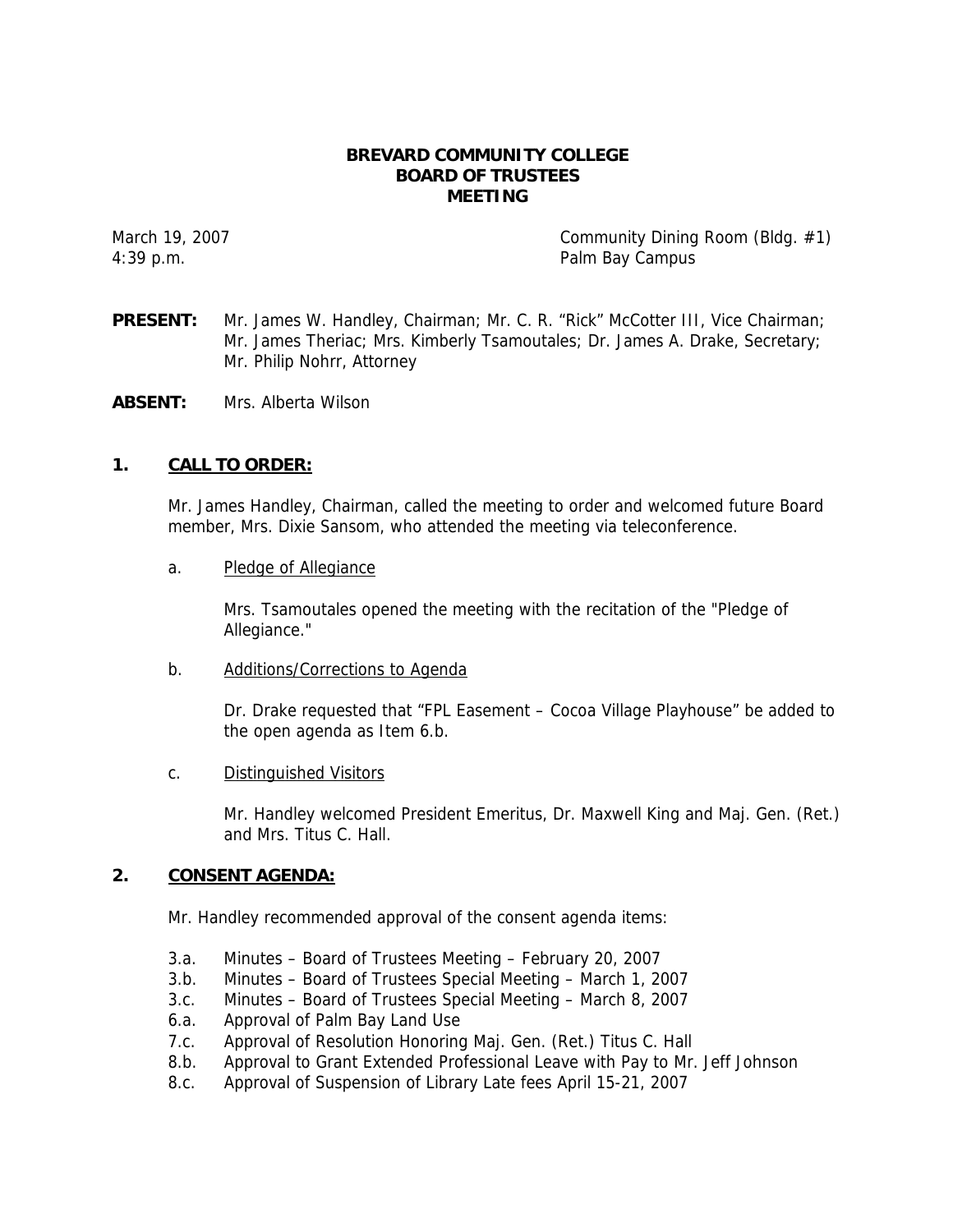- 8.d. Approval of Expenditure of Allied Health Care Challenge Grant Funds
- 9.a. Approval of the February Monthly Summary of Income and Expenditures

Mr. McCotter moved approval of the consent agenda, as presented. Mr. Theriac seconded the motion. All those voting in favor of the motion – McCotter, Theriac, Handley, and Tsamoutales; opposed – none. Motion unanimously approved. (Wilson – absent)

## **3. APPROVAL OF OFFICIAL MINUTES OF PREVIOUS MEETINGS:**

a. Minutes – Board of Trustees Meeting – February 20, 2007

Approved – consent agenda.

b. Minutes – Board of Trustees Special Meeting – March 1, 2007

Approved – consent agenda.

c. Minutes – Board of Trustees Special Meeting – March 8, 2007

Approved – consent agenda.

## **4. COMMUNICATIONS:**

a. Recognition of Major General (Ret.) Titus C. Hall – Mr. Handley (Addendum)

Mr. Handley introduced and recognized Major General Hall (Ret.) for his distinguished career and accomplishments. Mr. Handley read the Board Resolution stating that Building #1 of the BCC Palm Bay Campus will henceforth be known as the *General Titus C. Hall Center* in honor of General Hall's dedication to expanding higher-education opportunities to Brevard County's diverse communities and for his service in the formation of the present-day BCC Palm Bay Campus. Mr. Handley also recognized Mrs. Hall for her service to the College and the King Center Board.

General Hall expressed his thanks and recognized the opportunities afforded by Dr. King and Dr. Drake for making his accomplishments possible. General Hall shared his newest endeavor to publish FCAT-related crossword puzzles in the Florida Today in an effort to create a "FCAT Culture" in Brevard County to enhance student success.

Mr. Handley reported the General Titus C. Hall Center, Building #1, dedication ceremony will be held in the near future.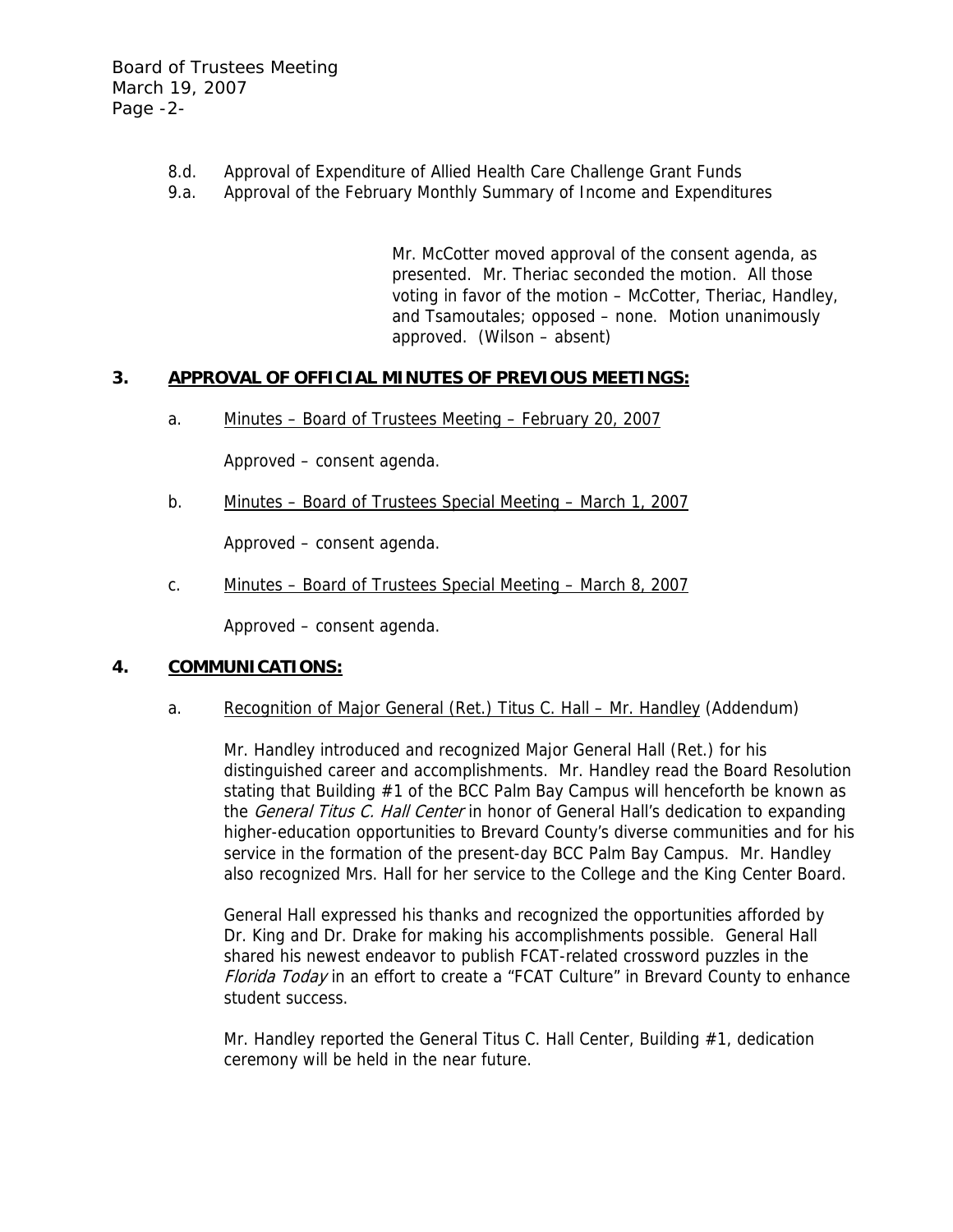Board of Trustees Meeting March 19, 2007 Page -3-

# **5. CITIZEN'S PRESENTATION:**

None.

## **6. CONSTRUCTION AND DEVELOPMENT:**

a. Approval of Palm Bay Land Use – Mr. Little (Addendum)

Approved – consent agenda.

b. FPL Easement – Cocoa Village Playhouse – Mr. Little (Addendum)

Mr. Little requested Board approval of a property easement to allow Florida Power and Light, Inc. to bury cable as part of the Cocoa Village Playhouse annex project.

> Mr. Theriac moved approval of the FPL property easement as part of the Cocoa Village Playhouse annex project. Mr. McCotter seconded the motion. All those voting in favor of the motion – Theriac, McCotter, Handley, and Tsamoutales; opposed – none. Motion unanimously approved. (Wilson – absent)

# **7. OLD BUSINESS:**

a. Contractual Services of Legal Counsel – Mr. Handley, Mr. Theriac, Dr. Drake

Mr. Handley invited Dr. Drake to open discussion regarding future legal counsel decisions. Dr. Drake reported that pending selection of the new College president, College legal services were contracted on a temporary basis with Gray Robinson and Mr. Andy Hament at Ford Harrison. He reported this arrangement has worked well; however, he wanted Board input regarding a permanent arrangement. Following significant discussion, it was the consensus of the Board to contract with Gray Robinson as General Counsel to the College. It was requested that the contract with Gray Robinson be presented at the April 17 Board of Trustees meeting.

> Mr. Theriac moved approval to negotiate a one-year contract with Gray Robinson for College legal services. Mrs. Tsamoutales seconded the motion. All those voting in favor of the motion – Theriac, Tsamoutales, Handley, and McCotter; opposed – none. Motion unanimously approved. (Wilson – absent)

b. Report on Pending Legal Actions (Addendum)

None.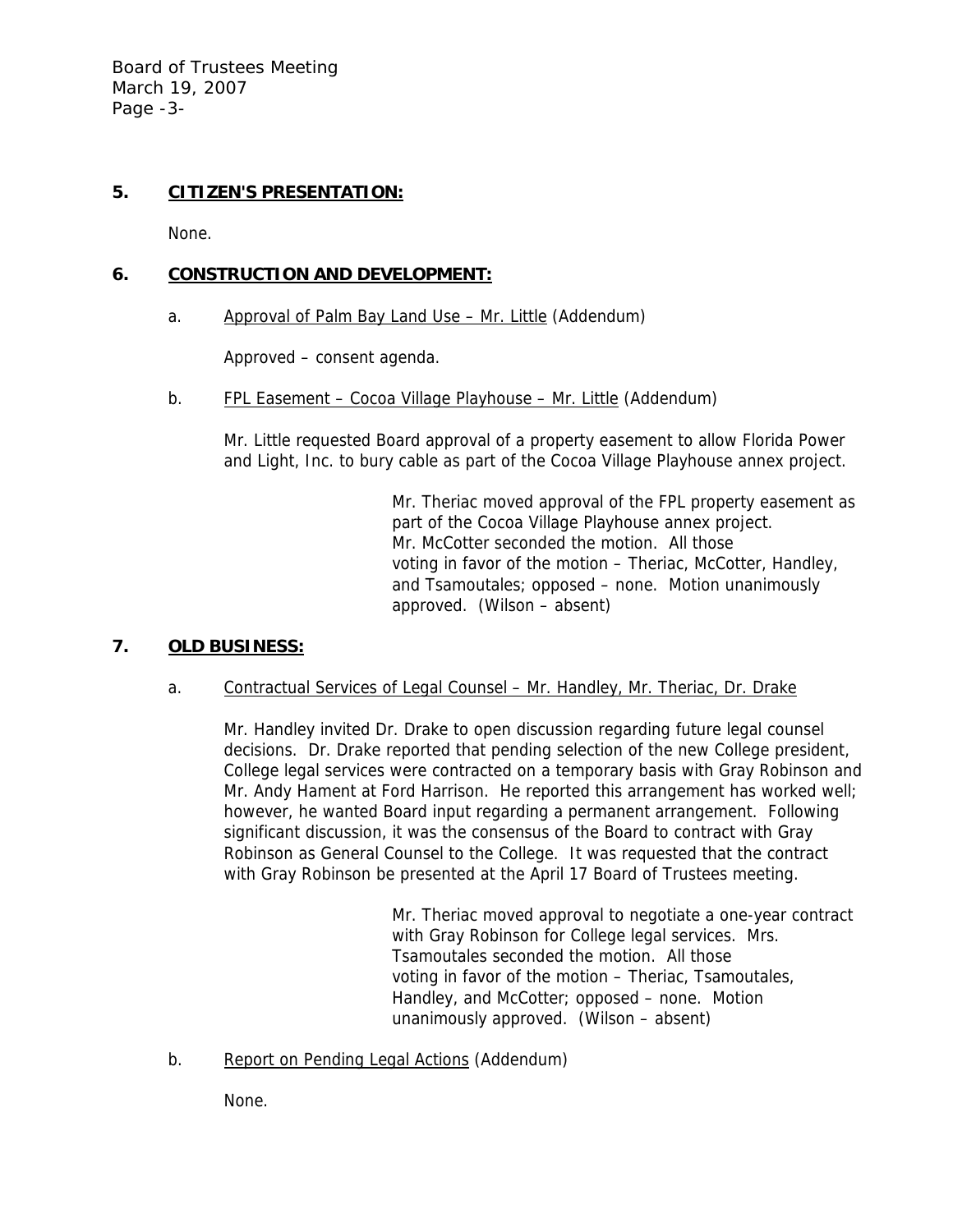Board of Trustees Meeting March 19, 2007 Page -4-

c. Approval of Resolution Honoring Maj. Gen. (Ret.) Titus C. Hall

Approved – consent agenda.

### **8. NEW BUSINESS:**

a. Personnel Actions (Addendum)

The Personnel Actions were presented to the Board for information only; no action required.

b. Approval to Grant Extended Professional Leave with Pay to Jeff Johnson

Approved – consent agenda.

c. Approval of Suspension of Library Late Fees April 15-21, 2007

Approved – consent agenda.

d. Approval of Expenditure of Allied Health Care Challenge Grant Funds

Approved – consent agenda.

e. Request for Future Board Meeting/Workshop Agenda Items

Mrs. Tsamoutales suggested a workshop reviewing the RFP process for building contracts be scheduled in the future.

## **9. FINANCIAL ACTIONS:**

a. Approval of the February Monthly Summary of Income and Expenditure (Addendum)

Approved – consent agenda.

### **10. REPORT OF THE PRESIDENT:**

a. Student Recognition Events

Dr. Drake deferred to Mr. James Ross, Vice President, Advancement and Public Affairs, who reported on the student achievement recognition events held at the Planetarium. Mr. Ross reported the response was tremendous, with over 2,000 participating. He further reported feedback from students and families has been extremely positive and future events are anticipated.